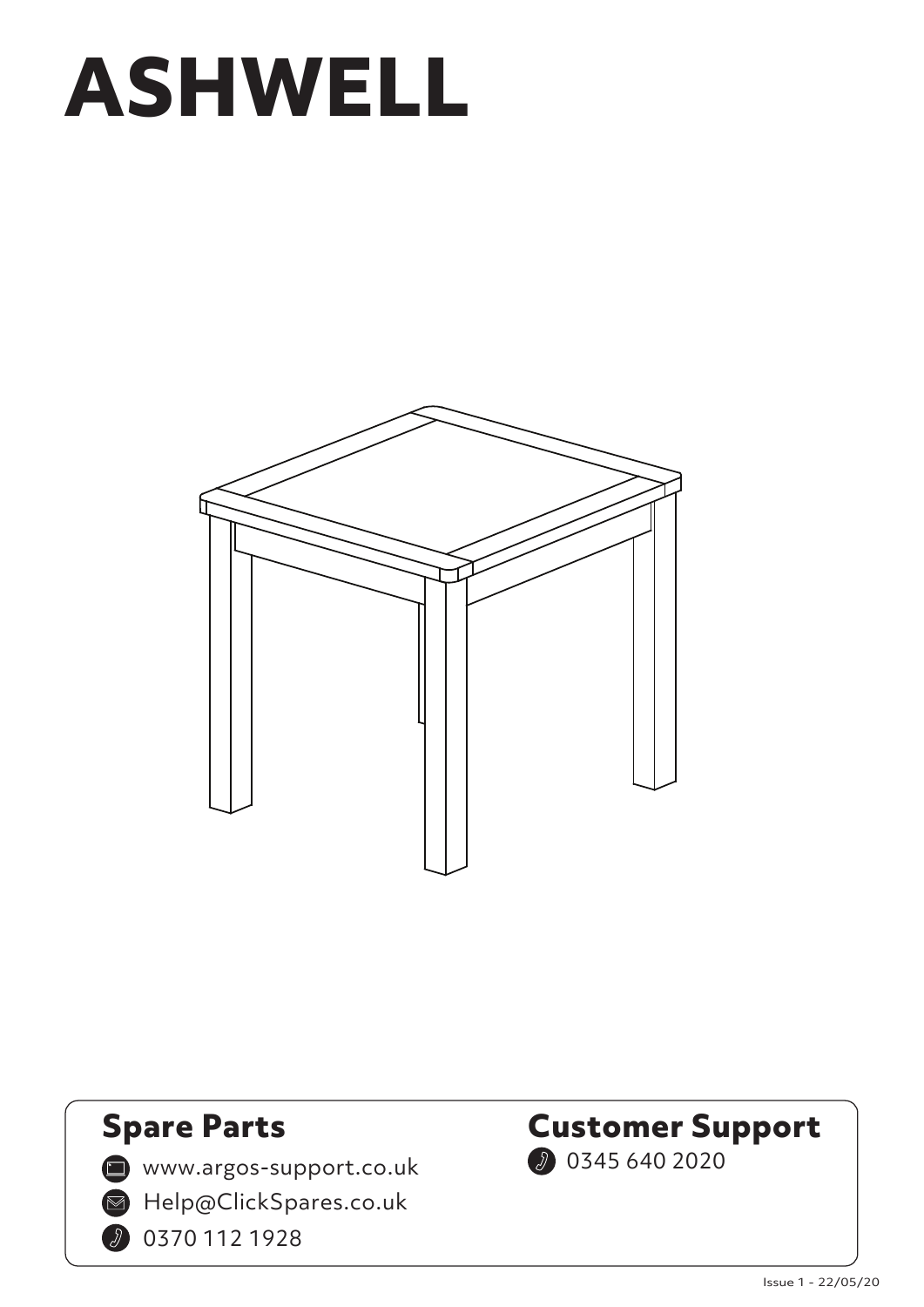# $\mathbf{S}$  Safety and Care Advice

#### **Product Details**

806/3922 Ashwell 80x80cm table oak

#### **IMPORTANT, RETAIN FOR FUTURE REFERENCE: READ CAREFULLY.**

Keep children and animals away from the work area, small parts could choke if swallowed.

Make sure you have enough space to layout the parts before starting.

• This product has been constructed to be used in the domestic environment only and not for commercial purposes.

Assemble the item as close to its final position (in the same room) as possible.

Assemble on a soft level unit or your floor surface to avoid damaging the

We do not recommend the use of power drill/drivers for inserting screws

as this could damage the unit. Only use hand screwdrivers.

Parts of the assembly will be easier with 2 people.

Dispose of all packaging carefully and responsibly.

#### **Care and maintenance**

• Only clean using a damp cloth and mild detergent. Do notuse abrasivecleaners.

Use a dry cloth to clean the product, furniture polish is not recommended.

• From time to time check that there are no loose screws, nuts or bolts. If there are please re-tighten.

This product should not be discarded with household waste. Take to your local authority waste disposal centre.

#### **Additional Guidance**

- Assemble all parts and bolts loosely during assembly, only once the product is complete should you fully tighten the bolts.
- Regularly check and ensure that all bolts and fittings are tightend properly .
- This product is compliant BS EN 12521, FIRA 6250. ●

Sainsbury's Argos is a trading name of both: Argos Limited, Registered office: 489-499 Avebury Boulevard, Milton Keynes, United Kingdom, MK9 2NW, registered number: 01081551 (England and Wales); and Sainsbury's Supermarkets Limited, Registered office: 33 Holborn, London, EC1N 2HT, registered number: 03261722 (England and Wales). Both companies are subsidiaries of J Sainsbury's plc.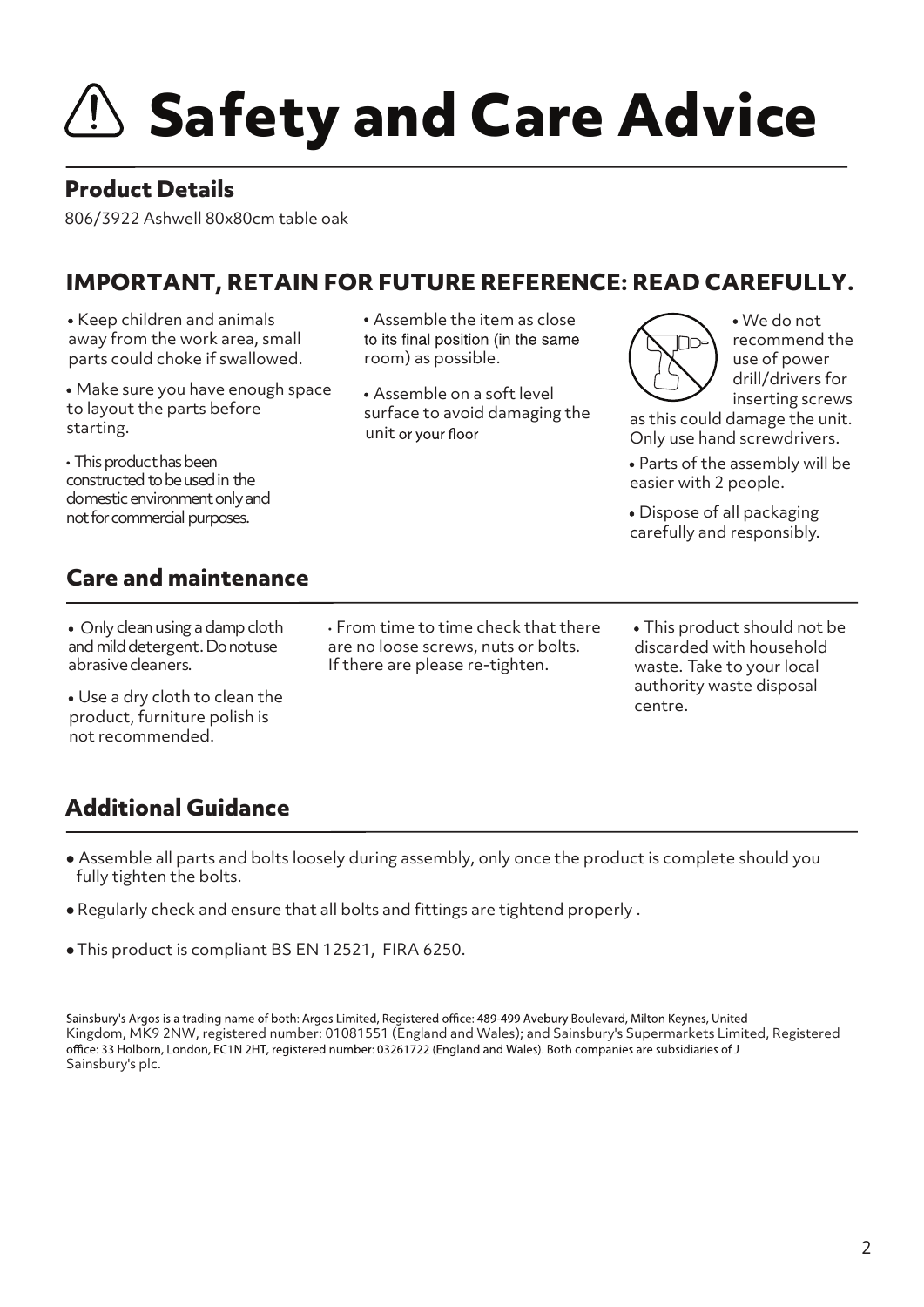## **Fittings (Shown to scale)**

### **Bag 1**

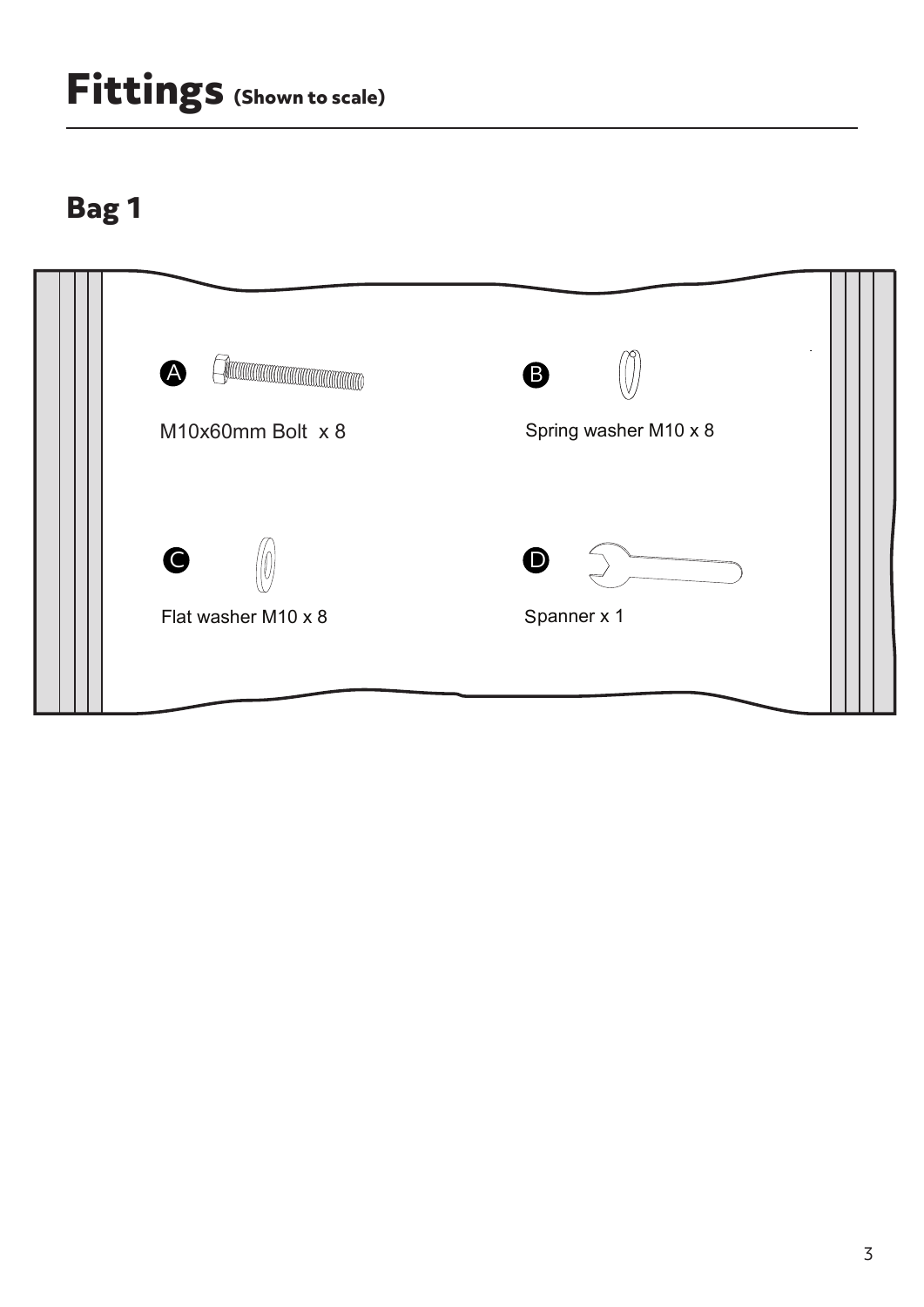## **Tools required**







Phillips screwdriver (small & medium)

Phillips screwdriver  $(\textsf{small} \& \textsf{medium})$  Eye protection

Small hammer

Large hammer



Ruler/tape measure



(when using a hammer or glue)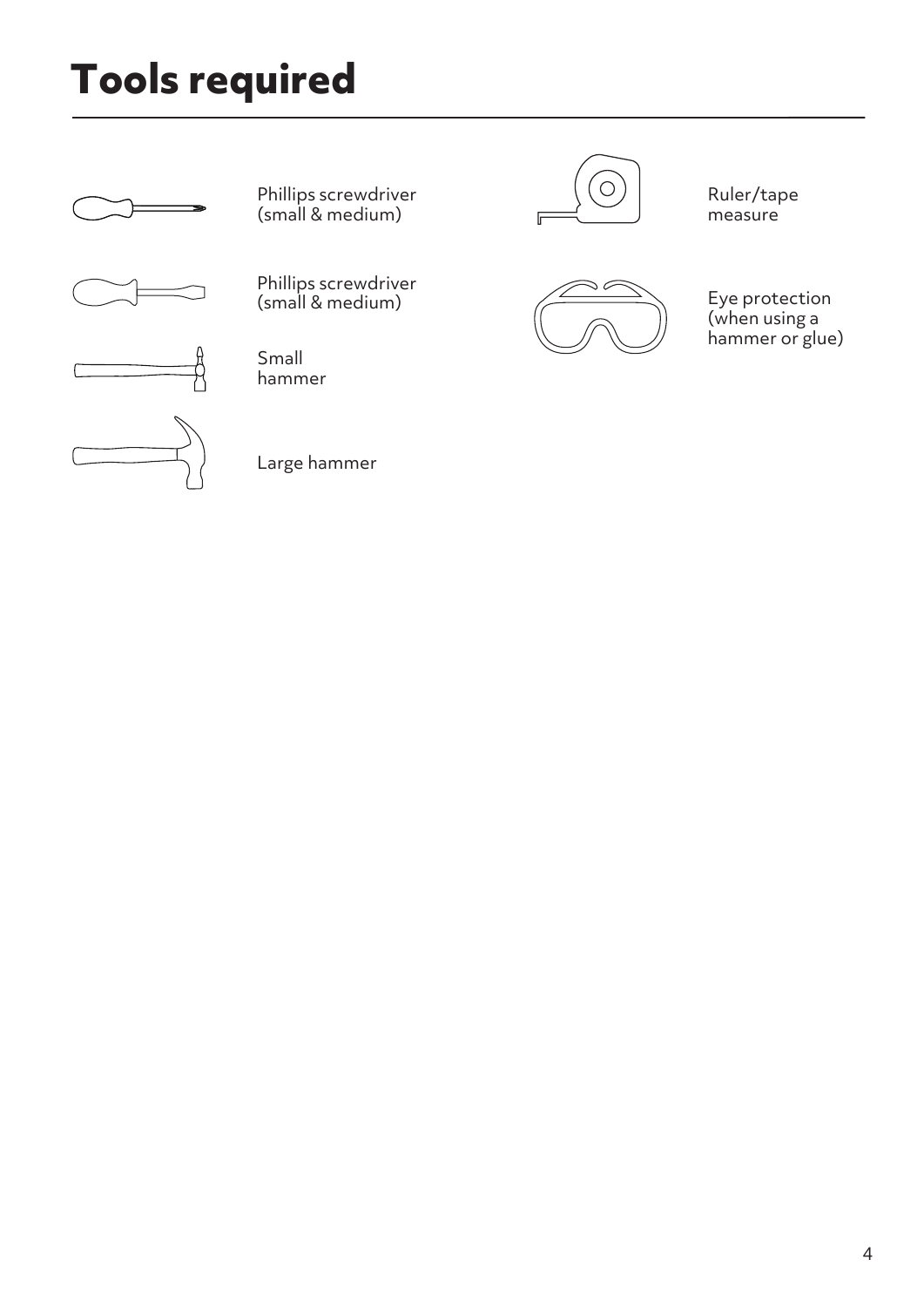### **Hardware**



Table top (80x80 cm) x 1

2



Table leg (73.2x6cm) x 4